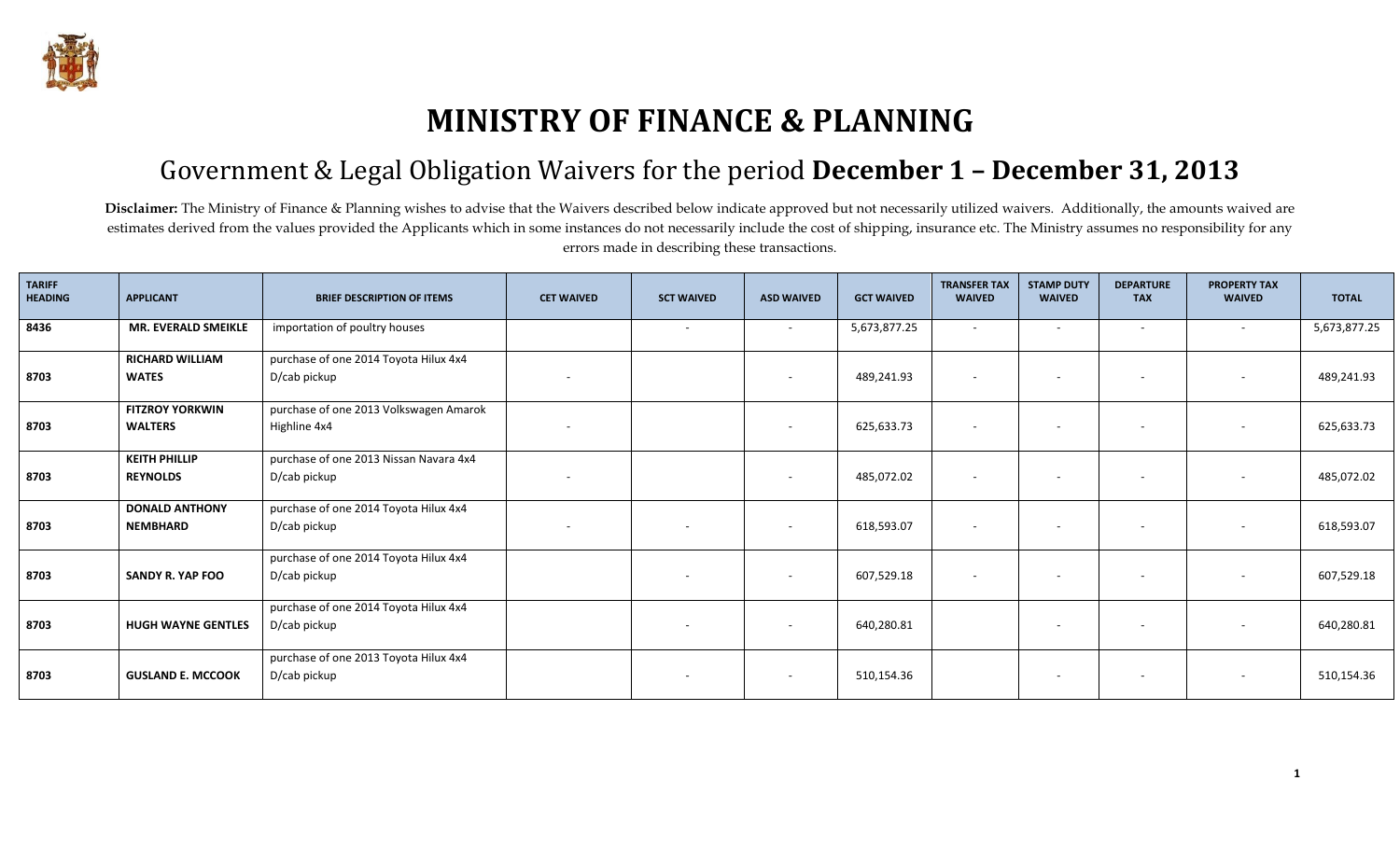

| <b>TARIFF</b><br><b>HEADING</b> | <b>APPLICANT</b>                                    | <b>BRIEF DESCRIPTION OF ITEMS</b>                                                                   | <b>CET WAIVED</b>        | <b>SCT WAIVED</b> | <b>ASD WAIVED</b> | <b>GCT WAIVED</b> | <b>TRANSFER TAX</b><br><b>WAIVED</b> | <b>STAMP</b><br><b>DUTY</b><br><b>WAIVED</b> | <b>DEPARTURE</b><br><b>TAX</b> | <b>PROPERTY TAX</b><br><b>WAIVED</b> | <b>TOTAL</b>  |
|---------------------------------|-----------------------------------------------------|-----------------------------------------------------------------------------------------------------|--------------------------|-------------------|-------------------|-------------------|--------------------------------------|----------------------------------------------|--------------------------------|--------------------------------------|---------------|
| 8703                            | <b>SEIVERIGHT DIXON</b>                             | Approval for additional duty waiver in the<br>purchase of one 2014 Toyota Hilux 4x4 D/cab<br>pickup |                          |                   |                   | 24,728.00         |                                      | $\overline{\phantom{a}}$                     |                                | $\overline{\phantom{a}}$             | 24,728.00     |
| 8703                            | <b>NADIESHA BIGBY</b>                               | Approval for additional duty waiver in the<br>purchase of one 2014 Isuzu D-Max D/cab<br>pickup      | $\sim$                   | $\sim$            | $\sim$            | 129,710.36        |                                      | $\sim$                                       | $\sim$                         | $\overline{\phantom{a}}$             | 129,710.36    |
| 8703                            | <b>BUDGET RENT-A-CAR</b><br><b>LIMITED</b>          | purchase of fifty-one vehicles                                                                      |                          | 9,945,674.15      | $\sim$            | 16,957,374.43     |                                      | $\overline{a}$                               | $\overline{\phantom{a}}$       | $\sim$                               | 26,903,048.58 |
| 8703                            | <b>IDEAL CAR RENTALS</b><br><b>LIMITED</b>          | purchase of one 2014 Toyota Rav4                                                                    |                          | 239,111.42        | $\sim$            | 407,684.98        |                                      | $\overline{\phantom{a}}$                     | $\overline{\phantom{a}}$       | $\blacksquare$                       | 646,796.40    |
| 8703                            | <b>LIBERTY CAR RENTALS</b><br><b>LIMITED</b>        | purchase of 37 vehicles                                                                             |                          | 7,072,150.97      | $\sim$            | 12,058,017.40     |                                      | $\overline{a}$                               | $\overline{\phantom{a}}$       | $\blacksquare$                       | 19,130,168.37 |
| 8703                            | <b>FIESTA CAR RENTALS</b><br><b>LIMITED</b>         | purchase of two 2014 Toyota Corollas and one<br>2014 Toyota Yaris                                   | $\overline{\phantom{a}}$ | 533,884.64        | $\sim$            | 910,273.32        |                                      | $\overline{\phantom{a}}$                     | $\overline{\phantom{a}}$       | ٠                                    | 1,444,157.96  |
| 8703                            | <b>GARMACK CAR RENTALS</b>                          | purchase of one 2014 Toyota Corolla and two<br>2014 Toyota Yaris                                    | $\overline{a}$           | 519,104.82        | $\sim$            | 885,073.72        |                                      | $\sim$                                       | $\overline{\phantom{a}}$       | $\sim$                               | 1,404,178.54  |
| 8703                            | <b>NASHVILLE RENTAL</b><br><b>LIMITED</b>           | purchase of one 2014 Toyota Rav4                                                                    | $\overline{\phantom{a}}$ | 168,112.56        | $\sim$            | 286,631.91        |                                      | $\sim$                                       | $\sim$                         | $\overline{\phantom{a}}$             | 454,744.46    |
| 8703                            | <b>BOWLAS CAR RENTAL</b><br><b>LIMITED</b>          | purchase of one 2014 Mitsubishi Lancer                                                              |                          | 160,730.75        |                   | 274,045.93        |                                      |                                              |                                | $\sim$                               | 434,776.68    |
| 8703                            | <b>JAMAICA COFFEE</b><br><b>CORPORATION LIMITED</b> | purchase of 2014 Toyota Hilux S/cab 4x4 pick<br>up                                                  |                          |                   |                   | 488,655.70        |                                      |                                              |                                | $\overline{\phantom{a}}$             | 488,655.70    |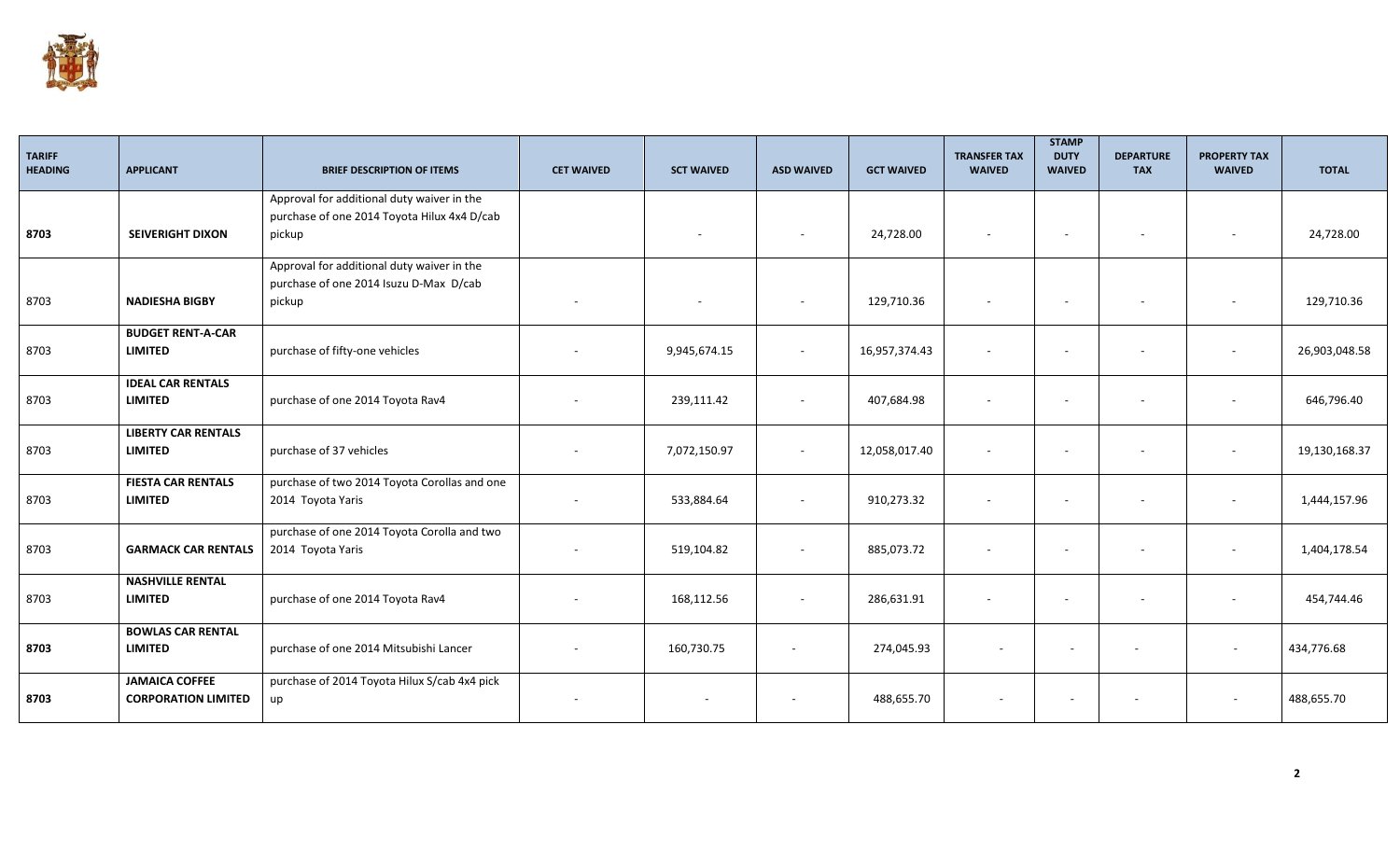

| <b>TARIFF</b><br><b>HEADING</b> | <b>APPLICANT</b>         | <b>BRIEF DESCRIPTION OF ITEMS</b>            | <b>CET WAIVED</b>        | <b>SCT WAIVED</b>        | <b>ASD WAIVED</b> | <b>GCT WAIVED</b> | <b>TRANSFER TAX</b><br><b>WAIVED</b> | <b>STAMP</b><br><b>DUTY</b><br><b>WAIVED</b> | <b>DEPARTURE</b><br><b>TAX</b> | <b>PROPERTY TAX</b><br><b>WAIVED</b> | <b>TOTAL</b>  |
|---------------------------------|--------------------------|----------------------------------------------|--------------------------|--------------------------|-------------------|-------------------|--------------------------------------|----------------------------------------------|--------------------------------|--------------------------------------|---------------|
|                                 | <b>FRANCIS ANTHONY</b>   | purchase of 2014 Toyota Hilux D-cab 4x4 pick |                          |                          |                   |                   |                                      |                                              |                                |                                      |               |
| 8703                            | <b>TOLLUCH</b>           | up                                           | $\overline{\phantom{a}}$ | $\overline{\phantom{a}}$ | $\sim$            | 532,475.95        |                                      | $\overline{\phantom{a}}$                     | $\sim$                         | $\sim$                               | 532,475.95    |
|                                 |                          | purchase of 2014 Toyota D-cab 4x4 Hilux pick |                          |                          |                   |                   |                                      |                                              |                                |                                      |               |
| 8703                            | <b>EVON CARL REDMAN</b>  | up                                           | $\overline{\phantom{a}}$ |                          |                   | 610,514.30        |                                      | $\overline{a}$                               | $\overline{\phantom{a}}$       | $\sim$                               | 610,514.30    |
|                                 | <b>ROY EDWARD</b>        |                                              |                          |                          |                   |                   |                                      |                                              |                                |                                      |               |
| 8703                            | <b>THOMPSON</b>          | purchase of 2014 Toyota Hilux pick up        | $\overline{\phantom{a}}$ |                          |                   | 551,996.06        |                                      | $\sim$                                       | $\sim$                         | $\sim$                               | 551,996.06    |
|                                 | <b>HORACE KEITH</b>      |                                              |                          |                          |                   |                   |                                      |                                              |                                |                                      |               |
| 8703                            | <b>SHERLOCK</b>          | purchase of 2013 Volkswagen                  | $\overline{\phantom{a}}$ | $\overline{\phantom{a}}$ | $\sim$            | 585,624.57        |                                      | $\overline{\phantom{a}}$                     | $\sim$                         | $\sim$                               | 585,624.57    |
|                                 | <b>SHERMAN BOYSIE</b>    |                                              |                          |                          |                   |                   |                                      |                                              |                                |                                      |               |
| 8703                            | <b>OTTIS</b>             | purchase of 2011 Toyota Tacoma               | $\overline{\phantom{a}}$ | $\overline{\phantom{a}}$ |                   | 181,134.89        |                                      | $\overline{\phantom{a}}$                     | $\sim$                         | $\sim$                               | 181,134.89    |
| 8703                            | <b>GARY MARK NESBETH</b> | purchase 2014 2014 Ford ranger XLT           | $\sim$                   | $\overline{\phantom{a}}$ | $\sim$            | 511,713.45        |                                      | $\sim$                                       | $\sim$                         | $\sim$                               | 511,713.45    |
|                                 | <b>BENGAL FARMS</b>      |                                              |                          |                          |                   |                   |                                      |                                              |                                |                                      |               |
|                                 | <b>LIMITED/ MARTIN</b>   |                                              |                          |                          |                   |                   |                                      |                                              |                                |                                      |               |
| 8703                            | <b>LEONARD HOPWOOD</b>   | purchase of 2014 Toyota Hilux pick up        | $\overline{\phantom{a}}$ | $\overline{\phantom{a}}$ | $\sim$            | 462,607.82        | $\sim$                               | $-$                                          | $\sim$                         | $\sim$                               | 462,607.82    |
| 8703                            | <b>CARREN LIMITED</b>    | purchase of two 2014 Toyota Rav4             | $\overline{\phantom{a}}$ | 479,718.14               |                   | 817,919.44        |                                      |                                              |                                |                                      | 1,297,637.58  |
| <b>TOTAL</b>                    |                          |                                              | $\overline{\phantom{a}}$ | 19,118,487.46            | $\sim$            | 46,326,564.57     |                                      | $\overline{\phantom{a}}$                     |                                | $\sim$                               | 65,445,052.02 |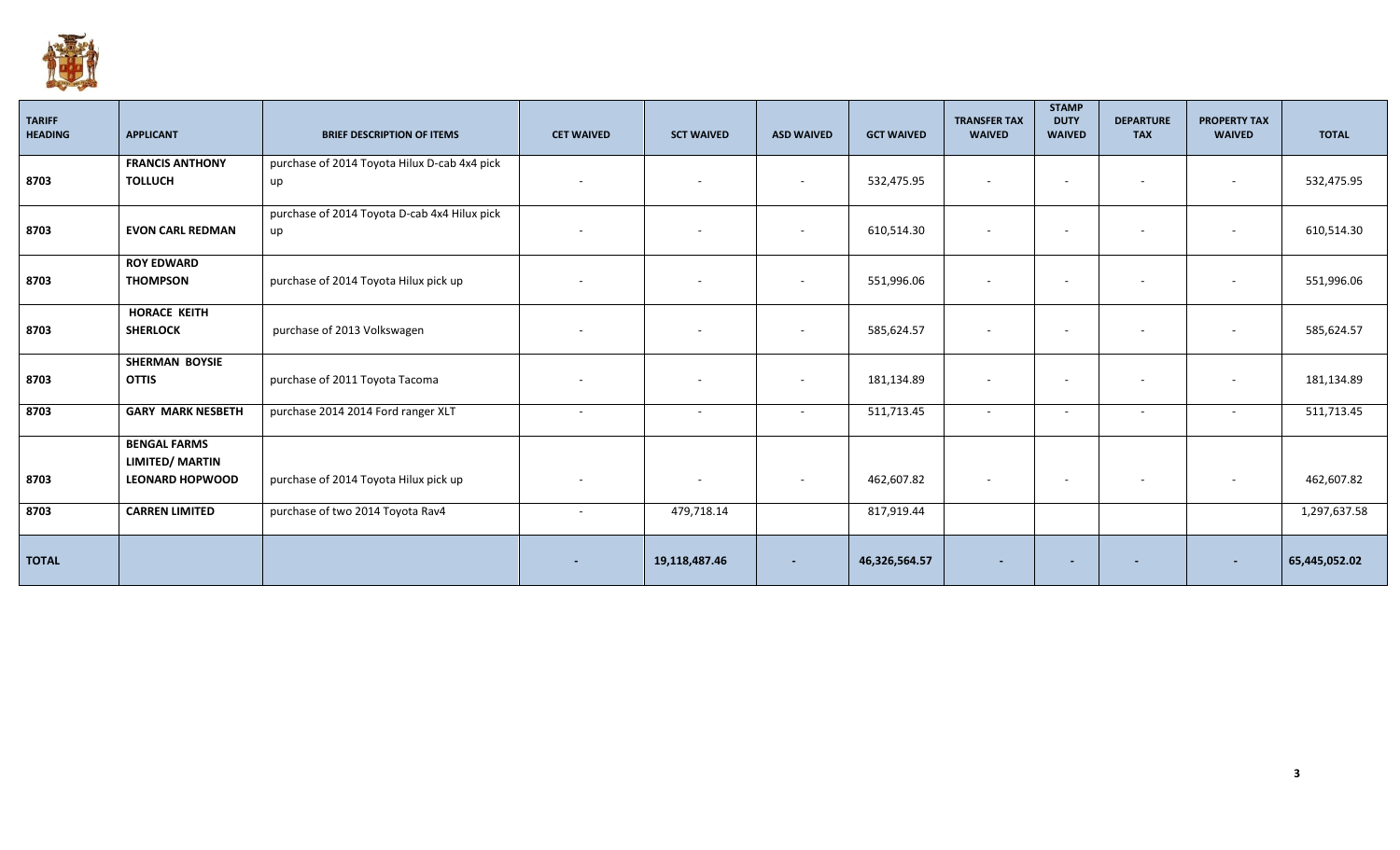

## De Minimis Waivers for the period **December 1 – December 31, 2013**

Disclaimer: The Ministry of Finance & Planning wishes to advise that the Waivers described below indicate approved but not necessarily utilized waivers. Additionally, the amounts waived are estimates derived from the values provided the Applicants which in some instances do not necessarily include the cost of shipping, insurance etc. The Ministry assumes no responsibility for any errors made in describing these transactions.

| <b>TARIFF</b><br><b>HEADING</b> | <b>APPLICANT</b>                                       | <b>BRIEF DESCRIPTION OF ITEMS</b>                      | <b>CET WAIVED</b>        | <b>SCT WAIVED</b>        | <b>ASD WAIVED</b>        | <b>GCT WAIVED</b>        | <b>TRANSFER TAX</b><br><b>WAIVED</b> | <b>STAMP</b><br><b>DUTY</b><br><b>WAIVED</b> | <b>DEPARTURE</b><br><b>TAX</b> | <b>PROPERTY TAX</b><br><b>WAIVED</b> | <b>TOTAL</b> |
|---------------------------------|--------------------------------------------------------|--------------------------------------------------------|--------------------------|--------------------------|--------------------------|--------------------------|--------------------------------------|----------------------------------------------|--------------------------------|--------------------------------------|--------------|
| 8704                            | DR COLIN MCKENZIE                                      | purchase of a 2013 Toyota Sienna modified motor<br>car | 664,522.29               | 863,878.98               | $\overline{\phantom{a}}$ | 617,678.47               | $\sim$                               | $\sim$                                       | $\sim$                         | $\sim$                               | 2,146,079.74 |
| 402                             | <b>LASCO</b><br><b>MANUFACTURING</b><br><b>LIMITED</b> | importation of instant skimmed milk                    | 2,683,822.34             | $\overline{\phantom{a}}$ | $\overline{\phantom{a}}$ | 1,918,832.97             | $\sim$                               | $\sim$                                       | $\sim$                         | $\sim$                               | 4,602,755.32 |
| N/A                             | <b>STANLEY NAIRNE</b>                                  | property tax                                           | $\overline{a}$           |                          | $\overline{\phantom{a}}$ | ٠                        | $\sim$                               | $\overline{\phantom{a}}$                     | $\overline{\phantom{a}}$       | 2,030.00                             | 2,030.00     |
| N/A                             | <b>LORNA LLOYD</b>                                     | property tax                                           | $\overline{\phantom{a}}$ | $\sim$                   | $\overline{\phantom{a}}$ | $\sim$                   | $\sim$                               | $\sim$                                       | $\sim$                         | 3,500.00                             | 3,500.00     |
| N/A                             | <b>STEPHEN LAIDLEY</b>                                 | property tax                                           | $\overline{\phantom{a}}$ | $\sim$                   | $\overline{\phantom{a}}$ | $\sim$                   | $\sim$                               | $\sim$                                       | $\sim$                         | 4,250.00                             | 4,250.00     |
| N/A                             | <b>FRANKLYN HALL</b>                                   | property tax                                           | $\overline{\phantom{a}}$ | $\overline{\phantom{a}}$ | $\overline{\phantom{a}}$ | $\overline{\phantom{a}}$ | $\overline{\phantom{a}}$             | $\overline{\phantom{a}}$                     | $\overline{\phantom{a}}$       | 5,000.00                             | 5,000.00     |
| N/A                             | <b>ORVILLE WILLIAMS</b>                                | property tax                                           | $\overline{\phantom{a}}$ | $\sim$                   | $\overline{\phantom{a}}$ | $\sim$                   | $\sim$                               | $\sim$                                       | $\sim$                         | 2,750.00                             | 2,750.00     |
| N/A                             | <b>WINSTON MANHU</b>                                   | property tax                                           | $\overline{\phantom{a}}$ | $\sim$                   | $\overline{\phantom{a}}$ | $\sim$                   | $\sim$                               | $\sim$                                       | $\sim$                         | 3,500.00                             | 3,500.00     |
| N/A                             | <b>SIMEON</b><br>LOWE/CLARA LOWE                       | property tax                                           | $\overline{\phantom{a}}$ | $\overline{\phantom{a}}$ | $\overline{\phantom{a}}$ | $\sim$                   | $\sim$                               | $\sim$                                       | $\sim$                         | 2,875.00                             | 2,875.00     |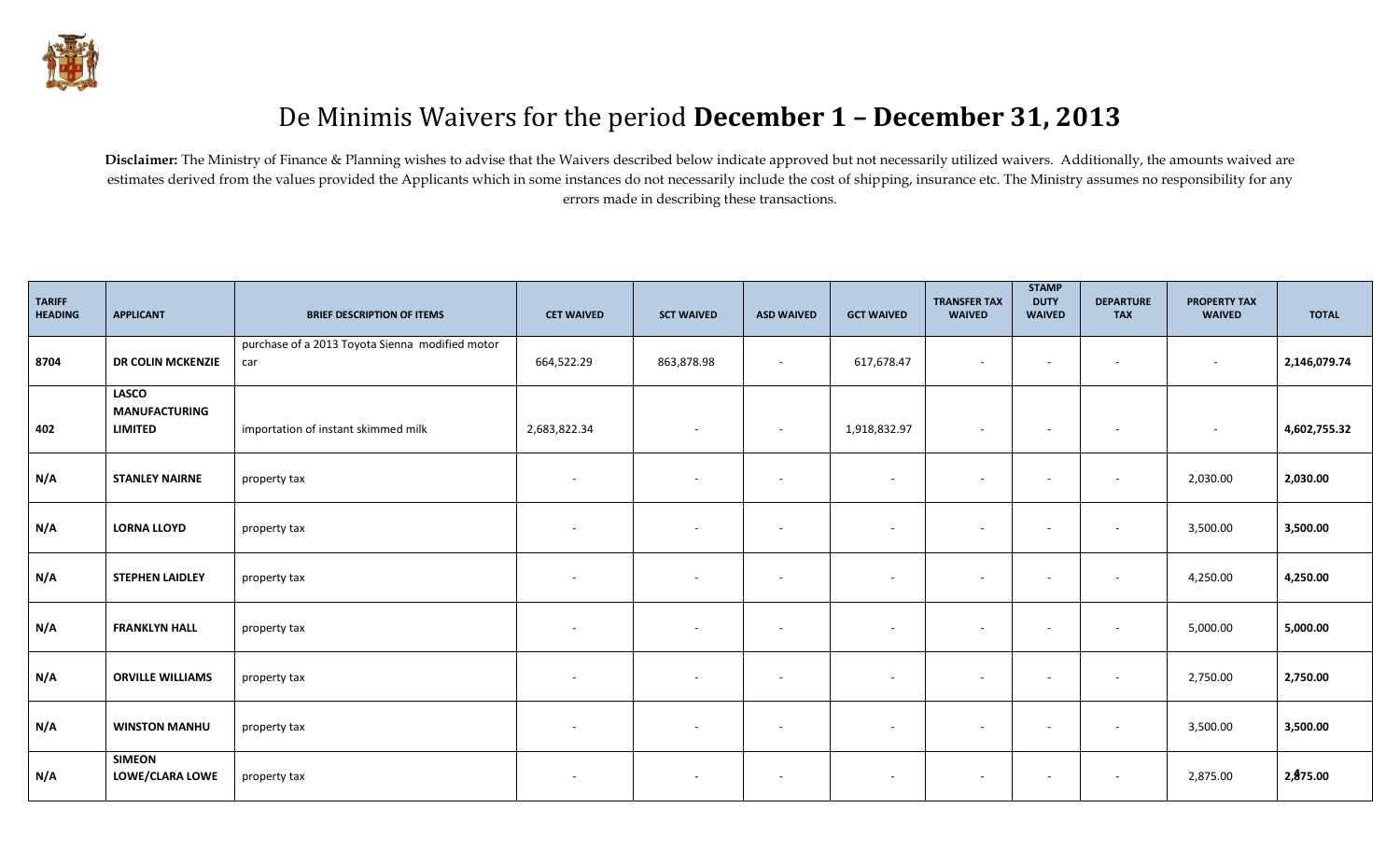

| <b>TARIFF</b><br><b>HEADING</b> | <b>APPLICANT</b>        | <b>BRIEF DESCRIPTION OF ITEMS</b> | <b>CET WAIVED</b>        | <b>SCT WAIVED</b>        | <b>ASD WAIVED</b>        | <b>GCT WAIVED</b>        | <b>TRANSFER</b><br><b>TAX WAIVED</b> | <b>STAMP</b><br><b>DUTY</b><br><b>WAIVED</b> | <b>DEPARTURE</b><br><b>TAX</b> | <b>PROPERTY TAX</b><br><b>WAIVED</b> | <b>TOTAL</b> |
|---------------------------------|-------------------------|-----------------------------------|--------------------------|--------------------------|--------------------------|--------------------------|--------------------------------------|----------------------------------------------|--------------------------------|--------------------------------------|--------------|
| N/A                             | <b>VIVIAN PUSEY</b>     | property tax                      | $\sim$                   | $\sim$                   | $\sim$                   | $\overline{\phantom{a}}$ | $\sim$                               | $\sim$                                       | $\overline{a}$                 | 3,625.00                             | 3,625.00     |
| N/A                             | <b>VERNAL TOMLIN</b>    | property tax                      | $\sim$                   | $\sim$                   | $\sim$                   | $\overline{\phantom{a}}$ | $\sim$                               | $\sim$                                       | $\overline{a}$                 | 2,000.00                             | 2,000.00     |
| N/A                             | <b>LENETT THOMAS</b>    | property tax                      | $\sim$                   | $\sim$                   | $\sim$                   | $\sim$                   | $\sim$                               | $\sim$                                       | $\overline{a}$                 | 2,875.00                             | 2,875.00     |
| N/A                             | <b>NANCY RAMSINGH</b>   | property tax                      | $\sim$                   | $\sim$                   | $\sim$                   | $\blacksquare$           | $\sim$                               | $\sim$                                       | $\sim$                         | 3,500.00                             | 3,500.00     |
| N/A                             | <b>DELBERT MCGILL</b>   | property tax                      | $\sim$                   | $\sim$                   | $\sim$                   | $\blacksquare$           | $\sim$                               | $\sim$                                       | $\sim$                         | 49,250.00                            | 49,250.00    |
| N/A                             | <b>OBEDIAH SIMPSON</b>  | property tax                      | $\sim$                   | $\sim$                   | $\sim$                   | ÷.                       | $\sim$                               | $\sim$                                       | $\overline{a}$                 | 110,250.00                           | 110,250.00   |
| N/A                             | <b>EMILY HENRY</b>      | property tax                      | $\overline{\phantom{a}}$ | $\blacksquare$           | $\overline{\phantom{a}}$ | $\blacksquare$           | $\sim$                               | $\overline{\phantom{a}}$                     | $\blacksquare$                 | 3,500.00                             | 3,500.00     |
| N/A                             | <b>ISADORS MITCHELL</b> | property tax                      | $\overline{\phantom{a}}$ | $\overline{\phantom{a}}$ | $\overline{\phantom{a}}$ | $\overline{\phantom{a}}$ | $\sim$                               | $\overline{\phantom{a}}$                     | $\overline{\phantom{a}}$       | 2,125.00                             | 2,125.00     |
| N/A                             | <b>MARTINA BARTLEY</b>  | property tax                      | $\overline{\phantom{a}}$ | $\overline{\phantom{a}}$ | $\overline{\phantom{a}}$ | $\sim$                   | $\sim$                               | $\overline{\phantom{a}}$                     | $\overline{\phantom{a}}$       | 5,625.00                             | 5,625.00     |
| N/A                             | <b>VINCENT HENRY</b>    | property tax                      | $\overline{\phantom{a}}$ | $\overline{\phantom{a}}$ | $\overline{\phantom{a}}$ | $\sim$                   | $\overline{\phantom{a}}$             | $\overline{\phantom{0}}$                     | $\overline{\phantom{a}}$       | 10,250.00                            | 10,250.00    |
| N/A                             | <b>ALFRED MUSGRAVE</b>  | property tax                      | $\overline{\phantom{a}}$ | $\overline{\phantom{a}}$ | $\overline{\phantom{a}}$ | $\overline{\phantom{a}}$ | $\overline{\phantom{a}}$             | $\overline{\phantom{0}}$                     | $\overline{\phantom{a}}$       | 5,000.00                             | 5,000.00     |
| N/A                             | <b>ASTON LEWIS</b>      | property tax                      | $\overline{\phantom{a}}$ | $\overline{\phantom{a}}$ | $\overline{\phantom{a}}$ | $\overline{\phantom{a}}$ | $\overline{\phantom{a}}$             | $\sim$                                       | $\overline{\phantom{a}}$       | 4,250.00                             | 4,250.00     |
| N/A                             | <b>ASTON GORDON</b>     | property tax                      |                          |                          |                          | $\overline{\phantom{a}}$ |                                      |                                              |                                | 4,625.00                             | 4,625.00     |